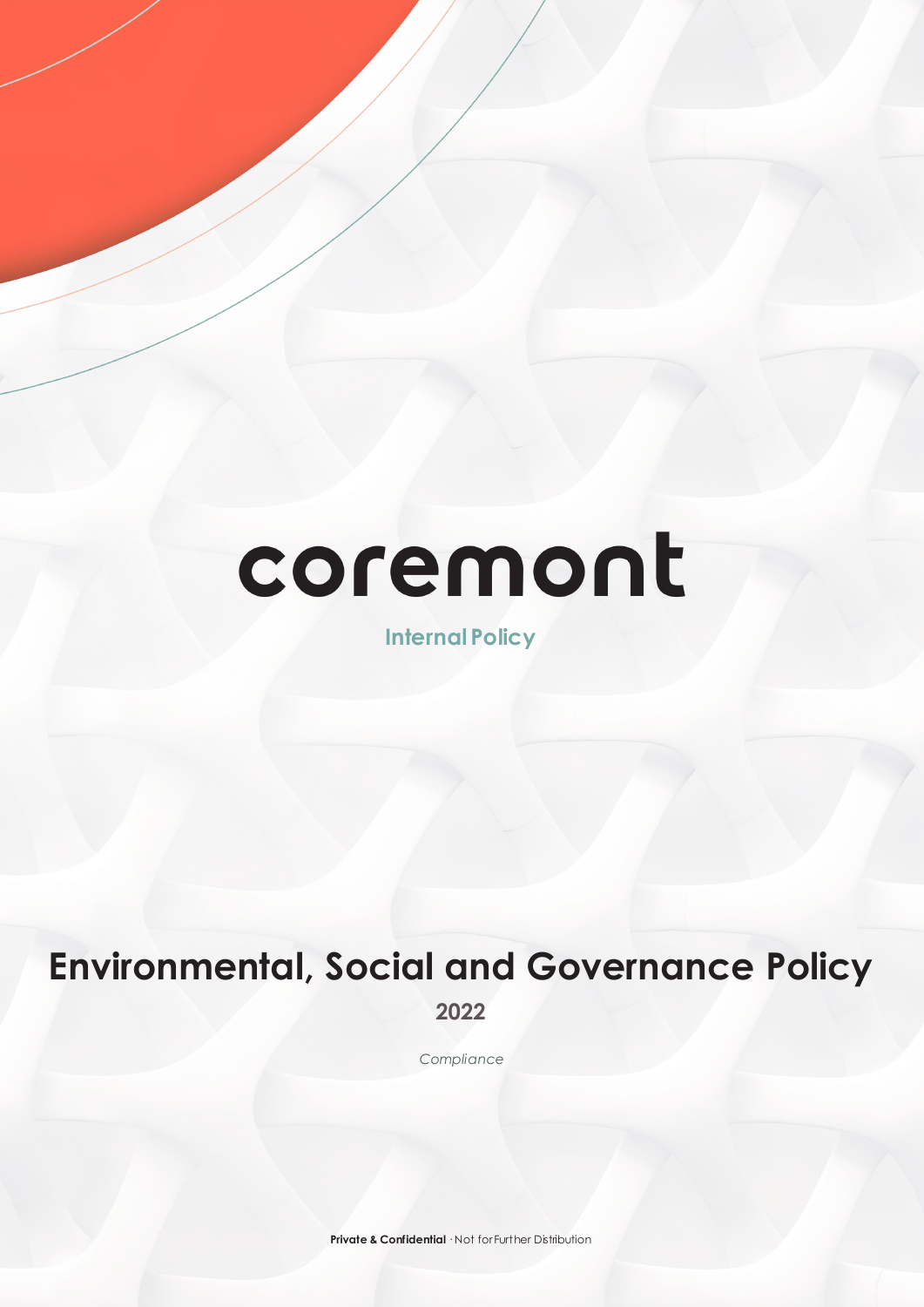## **Introduction**

This Environmental, Social and Corporate Governance ("ESG") Policy for Coremont LLP ("Coremont") reflects our commitment to considering ESG in our business operations. Coremont understands the role we play in the wider global environment and that showing due regard for ESG has a positive impact on both the goals of our business and the communities and environments we operate in. This policy will be reviewed and updated in line with internal changes as well as evolving updates in ESG trends, data and best practice.

## **Environment**

A healthy environment is essential for society's wellbeing and is the basis of a strong economy. We all have a responsibility to to protect and preserve our planet and resources. Coremont understands that our business impacts the environment and communitiesin whichwe operate. Where possible, we aim to find smart and sustainable solutions that help our business operations while being environmentally responsible. Our main office in 55 Baker Street London is designed to reduce solar gain and, coupled with a chilled beam system, minimises energy use throughout, earning the building an 'Excellent' BREEAM ratin[g1.](#page-1-0) The BREEAM assessment provides sustainability benchmarking for comparison and assurance. A rating of Excellent is only awarded to 10% of non-residential buildings in the UK. In addition, the 55 Baker Street building has also won a number of awards for design and sustainability including:

- British Council for Offices Awards 2009 Winner Refurbished Recycled Workplace, London and South East Region[2](#page-1-1)
- Concrete Society Awards 2008 Winner Sustainability<sup>[3](#page-1-2)</sup>
- British Council for Offices Awards 2009 Winner Refurbished Recycled Workplace, London and South East Region[4](#page-1-3)

The office is also part of The Baker Street Quarter Partnership Smarter Recycling project, which ensures that all of Coremont's waste is processed appropriately. The Smarter Recycling programme works with two industry leading providers, Paper Round and Westminster City Council's Commercial Waste Service to offer a sustainable service. Using Smarter Recycling is one of the many ways Coremont is committed to ensuring our business operates in an environmentally friendly manner and is part of our commitment to making the environment and communities we work in cleaner, greener and safer for all.

Our Hong Kong office, Two ChinaChem, is built by the ChinaChem Group, an industry leader in development projects that consider environmental impacts, sustainability and waste management[5.](#page-1-4) In addition, we have recently signed a new contract for an office location in

-

<span id="page-1-0"></span><sup>1</sup> 55 Baker Street - [Make Architects](https://www.makearchitects.com/projects/55-baker-street/)

<span id="page-1-1"></span><sup>2</sup> BCO - BCO Awards - [2009 Refurbished/Recycled Workplace Award](https://www.bco.org.uk/Awards/Winners/2009/Refurbished-Workplace2009.aspx)

<sup>355</sup> Baker Street - [London W1U | Buildington](https://www.buildington.co.uk/buildings/1948/london-w1/55-baker-street/55-baker-street)

<span id="page-1-3"></span><span id="page-1-2"></span><sup>4</sup> 55 Baker Street - [London W1U | Buildington](https://www.buildington.co.uk/buildings/1948/london-w1/55-baker-street/55-baker-street)

<span id="page-1-4"></span><sup>5</sup> [ccg-sustainability-report-2020\\_2021env2.pdf \(azureedge.net\)](https://mc-1ba1fb3b-6c1c-4deb-94a0-831522-cdn-endpoint.azureedge.net/-/media/01---website-imagery/chinachem/live-images/purpose-pages/planet/final/ccg-sustainability-report-2020_2021env2.pdf?rev=a35024cbb15943b7bf014657a7c2577a&hash=52C97F8BF9E93BEDDA1D4F90BD2A0EB9)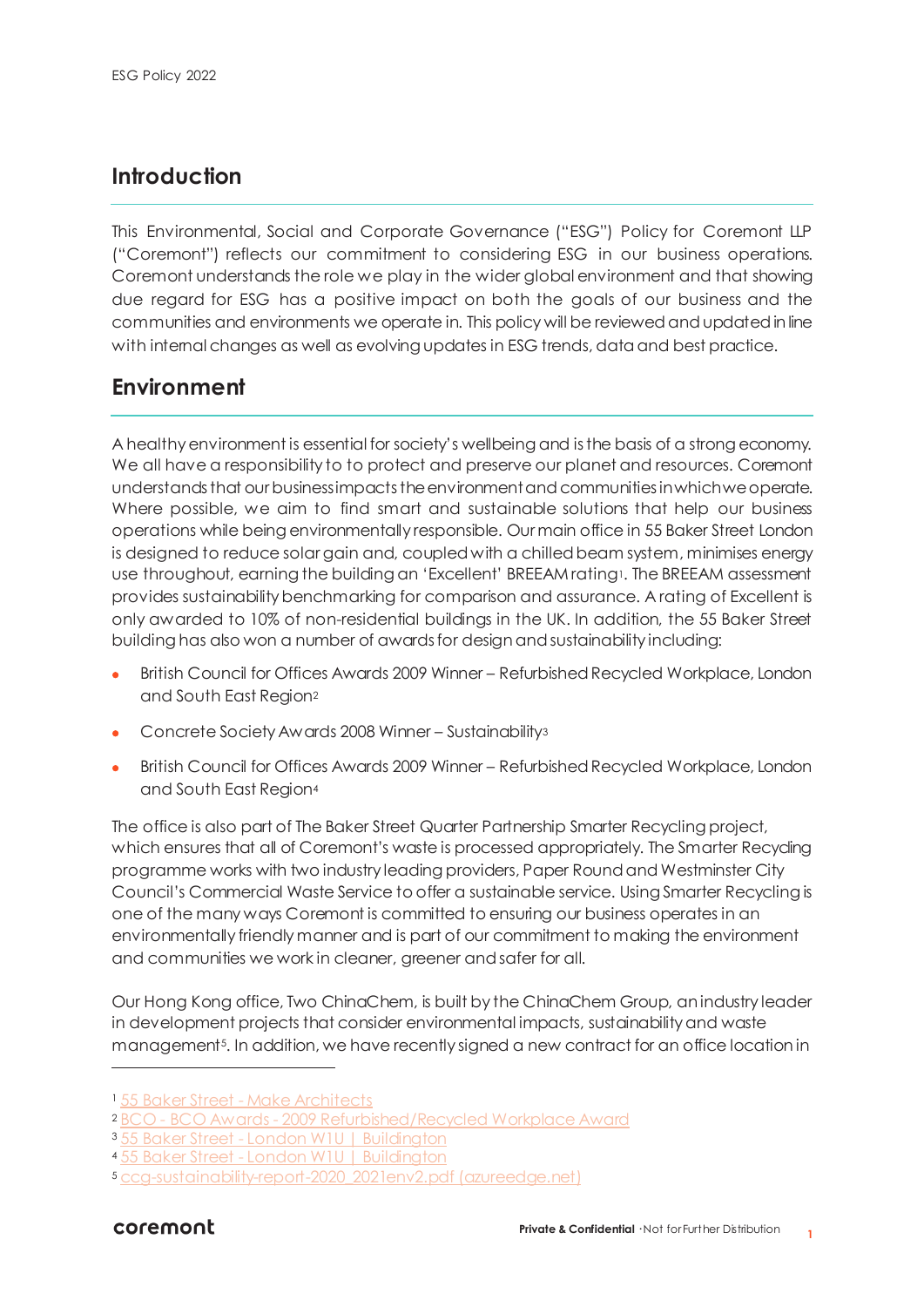Stamford, Connecticut which has sustainability at the heart of it. Stamford Plaza has excellent green space for staff to enjoy including a mature tree that absorbs carbon dioxide at a rate of 48 pounds per year. There are also 60 trees on the Plaza, absorbing 2,880 pounds of carbon dioxide which also supports a thriving bee community.

Our business is a leader in financial technology. Usage of cutting-edge technology broadens any business's environmental footprint, but Coremont actively seeks to partner with technology vendors that minimise power consumption without compromising on efficiency. In addition, Coremont Digital, our dedicated institutional grade platform for digital asset managers, is committed to responsible energy consumption as we are aware of the huge amounts of energy associated with cryptocurrencies and bitcoin mining. Any computer hardware is disposed of appropriately and in line with rules on electronic waste disposal.

Coremont promotes recycling and minimising waste volumes across all our locations. Our printers are set by default to print on both sides of the page to reduce paper waste. We constantly promote employee engagement by having clear labelling on our waste and recycling bins. We have dedicated bins for each type of waste and we also compost food waste. Our cleaning staff are trained on the appropriate procedures for collecting recyclable materials.

Coremont encourages our staff to consume resources responsibly. We encourage staff to use the 'Too Good To Go' App, which supports the reduction of food waste. Reducing food waste has been cited as one of the most important things we can do to reduce and reverse global warming. Currently, each year, more than one third of food produced in the world goes to waste<sup>6</sup>, and it is responsible for 10% of all greenhouse gas emissions[7](#page-2-1). By using the Too Good to Go app, staff have the option to buy food for lunch that would otherwise go to waste. Staff are also encouraged to support the local community by supporting the variety of small, independent businesses, fostering community partnership.

We also support staff using sustainable modes of transport to and from the office by assisting staff with paying the cost of a season train ticket through Trainline as a voluntary benefit. In addition, we keep corporate international travel to a minimum and in line with business need, to reduce our carbon impact.

Coremont complies with all applicable legal and regulatory requirementsin the jurisdictions in which we operate, including in relation to the social and environmental aspects of our operations. Coremont aims to create an internal Environmental Policy Framework which will form the basis for setting and reviewing environmental, social and economic objectives and targets for our operations on a continuous basis.

1

<span id="page-2-0"></span><sup>6</sup> [The food waste movement | Too Good To Go](https://toogoodtogo.co.uk/en-gb/movement)

<span id="page-2-1"></span><sup>7</sup> FAO. 2011. Global food losses and food waste – Extent, causes and prevention. Rome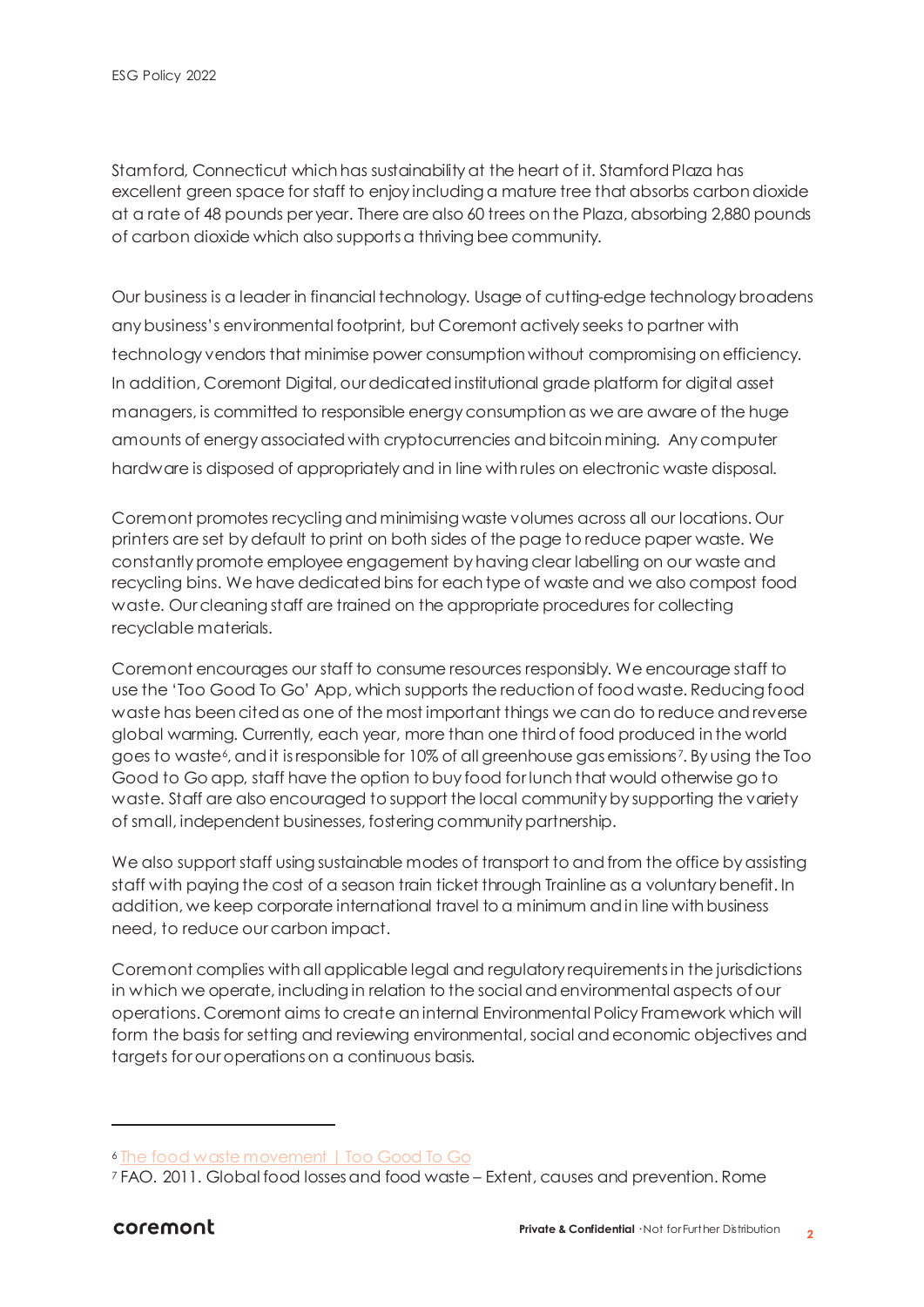### **Social**

Coremont is proud to support charitable causes. In 2022, we announced our support of 'Children's Cancer and Leukaemia Group CCLG' and 'The Stephen Okrent Shared Grief Foundation'. Coremont will be providing corporate sponsorship to support the vital work these organisations do. We have been actively planning and organising events, fundraising and finding practical ways to support these organisations. Coremont is committed to supporting these organisations and their aims and we look forward to making a continued contribution to their efforts. Both CCLG and The Stephen Okrent Shared Grief Foundation make a transformational impact to the causes they support and have a personal connection to Coremont staff.

You can find more details of these charities below:

- Stephen Okrent Shared Grief Foundation Stephen Okrent Shared Grief Foundation [\(stephenokrentsgfoundation.co.uk\)](https://www.stephenokrentsgfoundation.co.uk/)
- Children's Cancer and Leukaemia Group<https://www.cclg.org.uk/>

We look forward to supporting more charities and playing an active role as part of our social responsibility.

Our culture is an integral part of who we are and what we do. As an organisation we pride ourselves on our pedigree and experience. We believe that diversity and inclusion is one of the pillars of our success. Our mission is to disrupt the the investment management industry. As such, Coremont is committed to providing equal opportunities in employment and will not unlawfully discriminate against job applicants or employees of Coremont, workers or contract workers, because of their age, sex, sexual orientation, disability, gender reassignment, race (which includes colour, nationality and ethnic or national origins) or religion or belief, or on grounds of their marriage or civil partnership, pregnancy or maternity (the "protected characteristics"). By including women, people from diverse ethnic and educational backgrounds on our senior leadership team and other leadership positions we believe we can create a diverse governance structure. We aim to tackle bias in recruitment processes and review relevant policies. Through mentoring, training, talking and listening, Coremont provides a warm and friendly environment where employees can thrive and bring their true selves to work. We are part of industry initiatives to tackle diversity in the workplace as we participated in the FCA Diversity and Inclusion Piolet Survey and Consultation. Our colleagues are also part of organisations like Women in Finance which champions gender diversity. It is Coremont's policy to provide a working environment free from harassment, bullying and discrimination, which Coremont considers unacceptable behaviour.

Our offices in London, New York, Greenwich and Hong Kong attract high-quality diverse talent, and create a supportive environment for innovation and collaboration that embeds sustainability and long-term thinking into our decision making. Coremont maintains a Code of Conduct for staff and issues training sessions on behaviour which reminds staff of our high expectations of employees to:

- Act with integrity
- Act with due skill, care and diligence.
- Be open and cooperative with our regulators.

#### coremont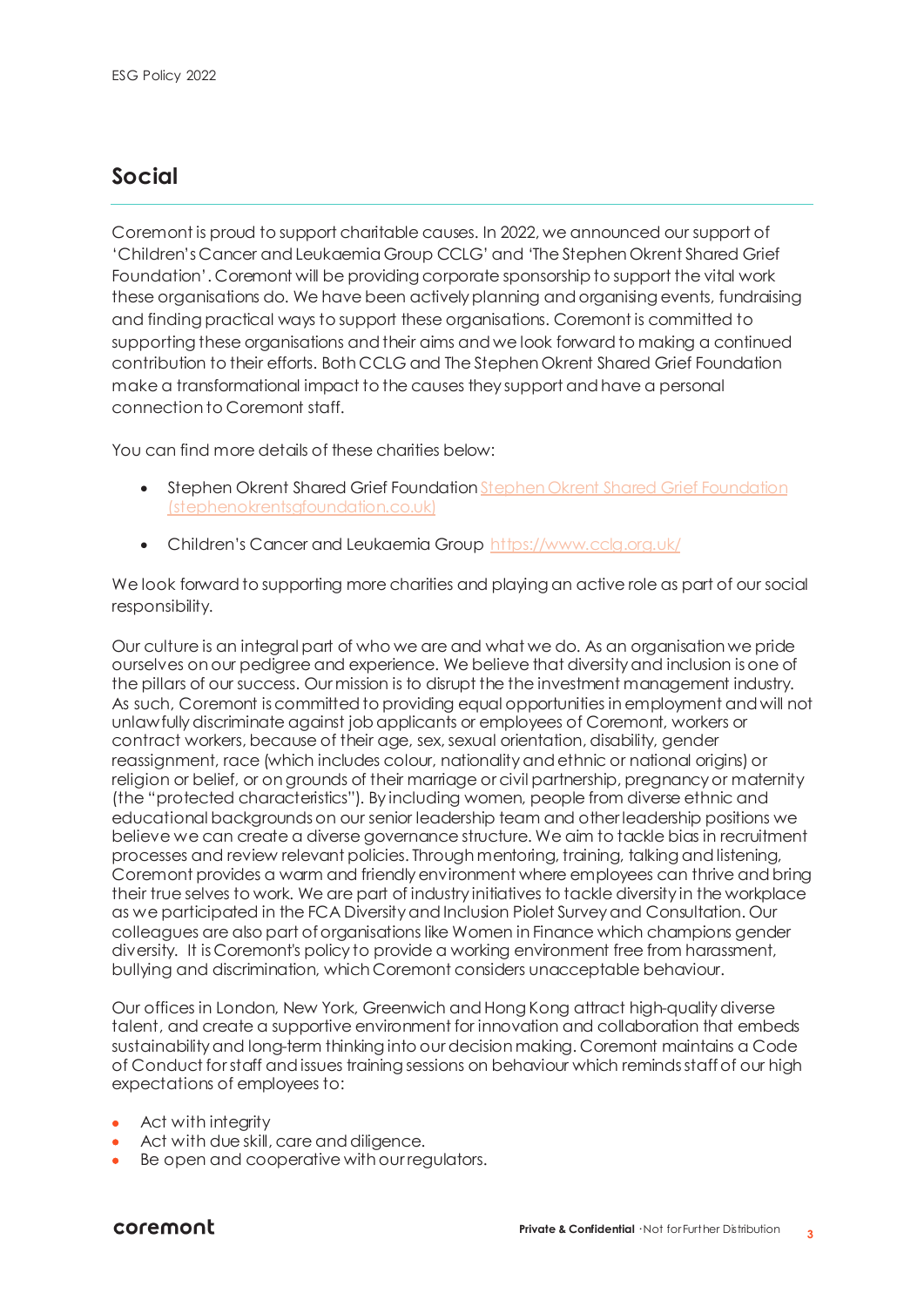- Pay due regard to the interests of [customers](https://www.handbook.fca.org.uk/handbook/glossary/G252.html?date=2016-06-30) and treat them fairly.
- Observe proper standards of market conduct.

## **Governance**

Coremont champions a number of social causes both through our corporate support as well as our practices and procedures. Coremont understands the role and responsibility of the private sector to protect, preserve and promote human rights in all areas of business. We have published our detailed Modern Slavery Policy on the Coremont website, which is fundamental to how we conduct business. As a supplier of outsourced support services for our clients, we operate in a sector that is at relatively low risk of modern slavery occurring. Given the level of transparency and oversight we have over our operations, we consider there is a low risk of modern slavery. We do not work with vendors who, so far as we are aware, engage in these practices.

In 2021, reviews were conducted for over 200 suppliers using risk-based screening of our vendors and third party suppliers by assessing government, regulatory, media and online sources to identify any adverse information. We expect all vendors and service providers we work with to ensure they comply with all applicable laws, regulations and accreditations to conduct their business. Furthermore, the majority of the countries in which our wider group operates are not ranked as high risk by the Global Slavery Index, and we do not have an extensive supply-chain. The United Kingdom, the location of Coremont's main office, poses a relatively low risk for modern slavery and human trafficking given its robust national legislative context. However, we remain alert and Coremont will continue to monitor the risk associated with our supply chain and practices.

It is Coremont's policy to seek to ensure our business and supply chains are free from modern slavery and human trafficking.

Coremont's HR Department carries out checks in line with best practice and regulatory requirements before we employ a new member of staff and all of Coremont's staff are subject to range of protective policies, including:

- Bullying and Harassment Policy
- Equal Opportunities Policy
- Grievance Procedure Whistleblowing Policy
- Health and Safety Policy and Procedures
- Coercion Policy

Coremont only deals with suppliersof goods and services that it believes to be reputable and carries out risk-based due diligence on its suppliers. Coremont will continually monitor potential risk areas in our supply chain. Coremont places high expectations on its suppliers to adopt the same standard it meets itself and will not deal with any organisation that it believes may be connected with slavery in any way. Senior managers who are responsible for sourcing goods and services are routinely made aware of the need to be vigilant of the risk of modern slavery.

#### coremont